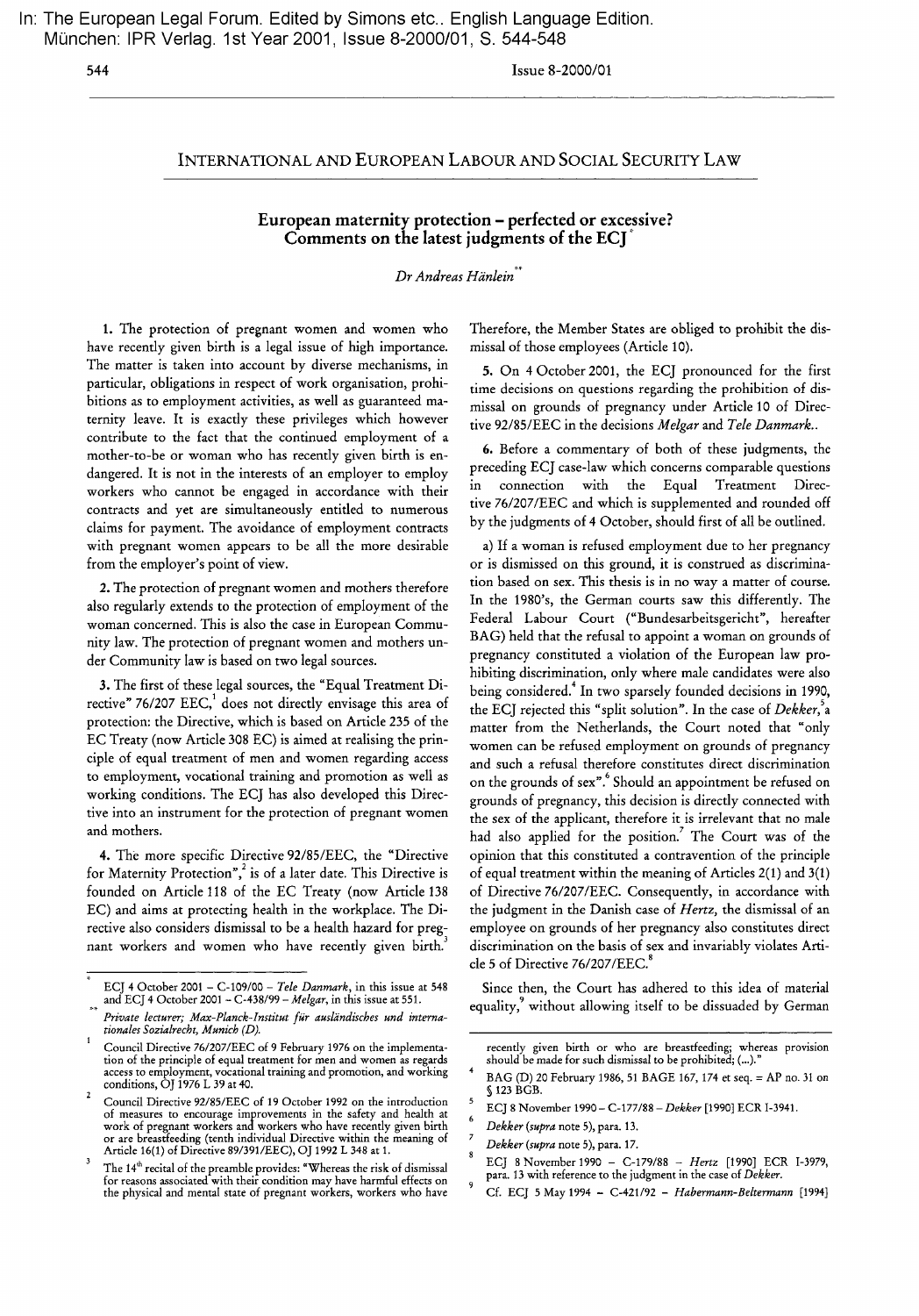criticism.<sup>10</sup> The BAG subsequently concurred with the ECJ and now in principle considers the question about pregnancy in an interview to be inadmissible irrespective of the sex of the other candidates.<sup>11</sup>

b) In the case of *Dekker,* an employment contract with the pregnant applicant was not concluded. Four years later, the *ECl* had to decide a case wherein an employment contract was concluded with a woman whose pregnancy had begun only a few days earlier. According to the employment contract, the woman was to be employed as a night-watch at an old-age home. This proved to be impossible due to the pregnancy, since night work by pregnant women is prohibited by law (§ 8(1) of the Maternity Protection Act (Mutterschutzgesetz)).<sup>12</sup> The employer therefore wanted to regard the employment contract as null and void *ab initio,* because of contravention of a statutory prohibition. The conduct giving rise to the objection of "nullity of the contract *ab initio",* could also be construed as avoidance of the contract on the ground of mistake regarding important qualities of the employee at the time of conclusion of the contract, in the opinion of the referring Labour Court (Arbeitsgerichts Regensburg). The ECJ decided that following either one of the two interpretations, the employer discriminated against the pregnant woman on grounds of pregnancy;<sup>13</sup> this is also the case where the employer did not want to end the relationship due to the employee's pregnancy as such, but rather due to the employment prohibition resulting therefrom.<sup>14</sup> The Court at the same time stressed that an employment relationship of an indefinite period was in question, so that the employee would only be unable to perform the stipulated occupation temporarily.

Advocate General Tesauro proposed that the claim of invalidity of the contract due to an infringement of law be regarded as refusal of access to employment, and hence be classified under Article 3 of Directive 76/207/EEC. He wanted to subsume the avoidance of the contract under the aspect of dismissal according to Article 5(1) of the Directive.<sup>16</sup> The *ECl* did not commit itself on this dogmatic question and simply cited both provisions.<sup>17</sup>

c) A further decision in 1994, the case of *Webb*,<sup>18</sup> concerned

a British employee, who was appointed for an indefinite period. To begin with, she was supposed to replace a pregnant woman. After her appointment she proved to be pregnant herself, whereupon the employer dismissed her. In this case the Court explicitly found the dismissal to be a contravention against Article 5 of Directive *761207IEEe.* The Court referred to Article 10 of Directive *92/85/EEC* on Maternity Protection, whose deadline for incorporation had not expired at that time, as the "context".

The decision in the case of *Brown* in 1998,<sup>20</sup> was much the same. In this decision the Court once again in light of Article 5 of Directive *761207/EEC,* rejected the dismissal of a British woman, who was employed indefinitely and unable to work because of her pregnancy. Once more, the Court referred to the Maternity Protection Directive as the "context".<sup>21</sup>

7. On 4 October *2001,* the ECJ handed down for the first time decisions on preliminary questions, in which the interpretation of the prohibition of dismissal under the Maternity Protection Directive *92/85/EEC* was directly queried. The *Melgar* case was referred to the Court by a Spanish court, the *Tele Danmark* case by a Danish Court, which moreover also submitted a question on the interpretation of the prohibition of dismissal under Article 5 of the Equal Treatment Directive *76/207/EEC.* The Court found in the *Melgar* decision that Article 10 of the Maternity Protection Directive has direct effect. Of more importance, is that both decisions contribute to the clarification of the relationship of the two Directives to one another, and to the interpretation of Article 10 of the Directive on Maternity Protection *92/85/EEe.* Above all, the decisions are however, explosive because they consistently develop existing case law and now also extend their protective system to employment relationships of limited duration.

a) In the opinion of the referring Spanish Court, it was uncertain whether Ms Melgar could rely on Article 10 of the Directive on the Maternity Protection *92/85/EEC* directly, because Spain had implemented the Directive late and incompletely.<sup>22</sup> The Court was not surprisingly of the view that the provision has direct effect after expiry of the deadline for incorporation and then confers rights upon an individual, which may be enforced in a national court vis-a-vis the public authorities of that state. According to the settled case-law of the Court, this effect depends on whether the provision of the directive in question is sufficiently precise and unconditional as to its content.<sup>23</sup> Advocate General Tizzano had correctly pointed out that these prerequisites relating to Article 10 are given, since the provision is defined unconditionally, as well as

ECR 1-1657, para. 15; ECJ 14 July 1994 - C-32/93 - *Webb* [1994] ECR 1-3567, para. 19; ECJ 30 June 1998 - C-394/96 - *Brown* [1998] ECR 1- 4185, para. 16; ECJ 3 February 2000 - C-207/98 - *Mahlburg [2000]* ECR 1-549, para.20, cf. also para. 26: substantial, and not formal equality as the purpose of the Directive on Equal Treatment.

 $10<sup>10</sup>$ <sup>10</sup> Cf. *Gamillscheg,* Arbeitsrecht I, 8" ed., Munich (D), 2000, at 245 with numerous references.

<sup>&</sup>lt;sup>11</sup> BAG (D) 15 October 1992, 71 BAGE 252 = AP no. 8 on § 611a BGB with commentary from *Coester.*

<sup>12</sup> Gesetz zum Schutz der erwerbstätigen Mutter (Mutterschutzgesetz -MuSchG), as printed on 17 January 1997, BGB!. I, at 22, amended at 293, last amended by the Act of 30 November 2000, BGB!. I, at 1638.

<sup>13</sup> *Habermann-Beltermann (supra* note 9), para. 15.

<sup>14</sup> *Habermann-Beltermann (supra* note 9), para. 16 et seq.;the facts were very similar in *Mahlburg (supra* note 9), where a pregnant woman was, in contravention of the Directive, refused appointment due to the feared employment prohibition (cf. para. 19 et seq.); on this judgment, see *Stiirmer,* [2001] NZA 526.

<sup>15</sup> *Habermann-Beltermann (supra* note 9), para. <sup>23</sup> et seq.

<sup>16</sup> *Habermann-Beltermann (supra* note 9), at 1662, para. 7.

<sup>17</sup> *Habermann-Beltermann (supra* note 9), para. 26.

<sup>18</sup> *Webb (supra* note 9), at 3567.

 $\overline{19}$ *Webb (supra* note 9), paras. 21-23.

<sup>20</sup> *Brown (supra* note 9), at 4185 et seq.

<sup>21</sup> *Brown (supra* note 9), para. 18 et seq.

<sup>22</sup> Cf. the closing arguments of Advocate General Tizzano on

<sup>7</sup>June 2001, para. 30. 23

Cf. to some extent ECJ 26 February 1986 - C-152/84 - *Marshall,* [1986] ECR 1-723, paras. 46-56 on Article 5(1) of Direc-tive 76/207/EEC; cf. also *Schmidt,* in: *Groeben/Thiesing/Ehlermann* (eds.), Kommentar zum EU-/EG-Vertrag, Vol. 4, 5<sup>m</sup> ed., Baden-Baden (D), 1997, Articles 137-209a of the EC Treaty, and Article 189 at para. 41.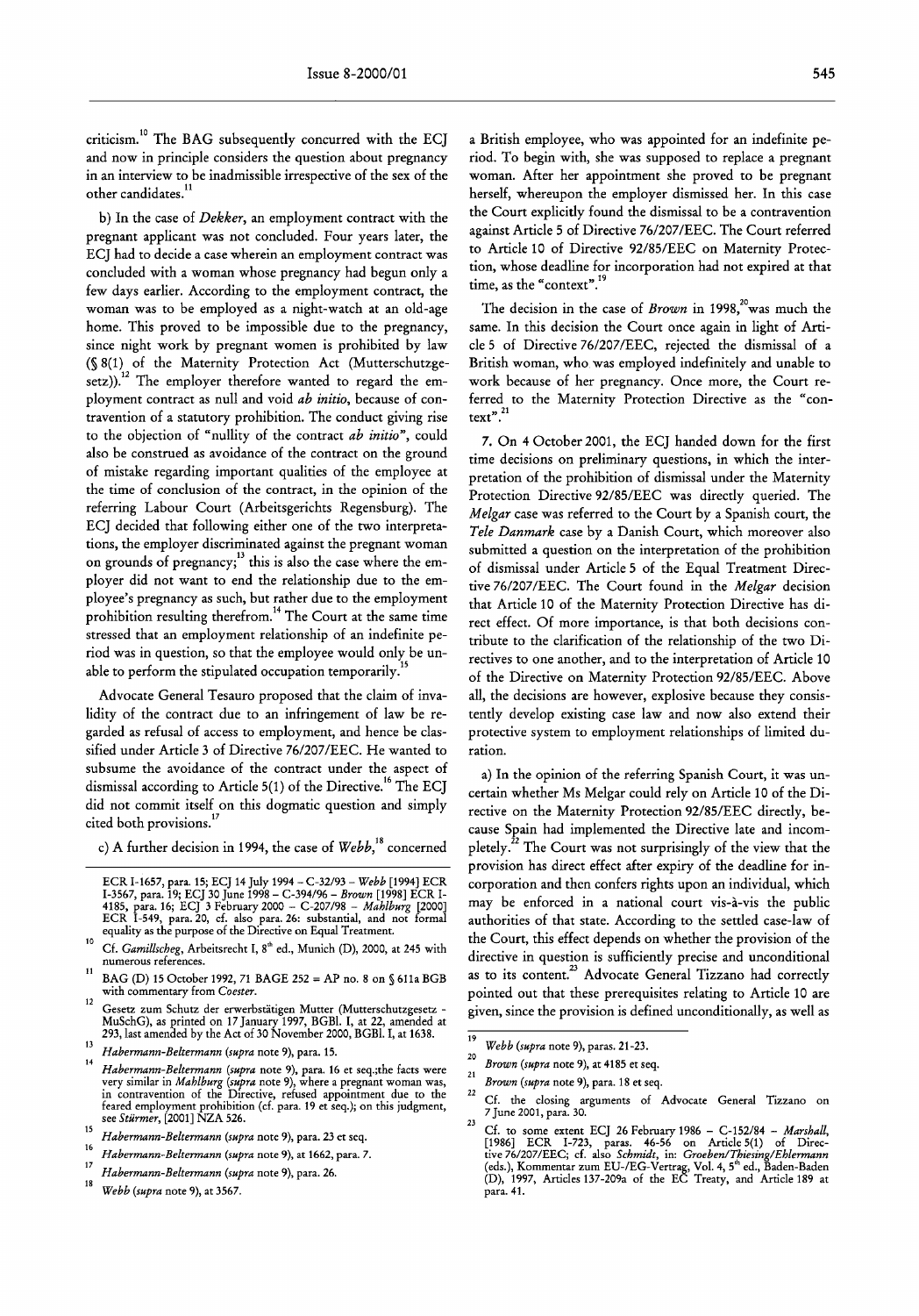clearly and precisely with regard to its object (prohibition of dismissal), the class of protected persons (pregnant employees) and the duration of protection.<sup>24</sup> In a few words, the ECJ was in agreement with him.<sup>25</sup>

b) A certain systematic clarification of the relationship of the two directives to one another follows on the one hand, from the fact that the ECj, in the case of *Tele Danmark,* measured the dismissal of the pregnant woman, Ms Brand-Nielsen, against Article S of Directive 76/207 as well as against Article 10 of Directive 92/85/EEC.<sup>26</sup> In this respect, the Court also follows the Advocate General, who accentuated: "To my mind, the application of either directive in this case will lead to the same conclusion, albeit by different routes. $n^{27}$  On the other hand, it also becomes clear from the decision in the *Melgar* case, that the Directive on Maternity Protection is only concerned with protection of an existing employment relationship. Amongst other things, the access of pregnant women to employment, is a theme dealt with exclusively by the Directive on Equal Treatment, and indeed also in the case of renewal of a fixed-term employment relationship; where nonrenewal is due to the pregnancy of the employee, discrimination under Articles 2(1) and 3(1) of Directive *76/207/EEC* follows. <sup>28</sup>

c) Of further interest are certain clarifying remarks made by the Court in its decision in the *Melgar* case with regard to the prohibition of dismissal under Article 10 no. 1 of the Directive on Maternity Protection 92/8S/EEC.

This provision obliges Member States to prohibit dismissal of employees during the period from the beginning of their pregnancy to the end of maternity leave. The exceptions are "cases not connected with their condition which are permitted under national legislation and/or practice and, where applicable, provided that the competent authority has given its consent". As regards this exemption provision, it was questionable on the one hand, whether the Member States were obliged to specify in the legislation the grounds for dismissal in exceptional cases. As for the wording of the provision, the Court convincingly decided that the Member States were not obliged to compile a particular catalogue of grounds which by way of exception make dismissal admissible.<sup>29</sup> Examples of such grounds for dismissal not connected with pregnancy or motherhood were mentioned by Advocate General *Colomer* in the concluding arguments, i.e. dismissal on the ground of a *force majeure* situation which permanently prevented a person from working, or a collective dismissal for financial, technical, organisational or production reasons affecting an undertak- • 30 mg.

It was furthermore questionable whether the Member States were obliged to make provision for intervention by an authority whose prior permission would be conditional for the dismissal to be effective. In this respect the Court pointed out that such reservations of consent were provided for in some Member States. The Directive wanted to take this fact into account, without however binding other Member States, where no such practice existed, to introduce such a procedure.<sup>31</sup> Under Paragraph 9(3) of the German Maternity Protection Act, the Higher Federal State Authority (oberste Landesbehörde) responsible for employment protection or such authority appointed by him, may "in special cases, which are not connected with the condition of a woman during pregnancy or her condition up until expiry of four months after confinement, declare by way of exception a dismissal to be permissible". It therefore follows from the decision of the EC] in the *Melgar* case, that as regards the German procedure, there is no need for amendment.

d) Of considerable effect is the further statement in the decisions of *Melgar* and *Tele Danmark,* that the protection of pregnant workers and women who have recently given birth also applies in respect of termination of existing employment relationships and access to employment, then, when the existing employment contract, or as the case may be, when the still to be concluded employment contract, is limited to a fixed period, or is to be limited to a fixed period.

In its case-law to date, the ECj has repeatedly accentuated the fact that the protection envisaged by the Equal Treatment Directive *76/207/EEC* applied to employment relationships unlimited in time. Two of these cases related to the termination of open-ended employment relationships.<sup>32</sup> In the latest decision, the Court dealt with the refusal of an appointment in the context of an open-ended employment relationship.<sup>33</sup> It was concluded from the literature that in cases of fixed-term appointments, refusing to employ someone on the ground of pregnancy and thus also asking the question during the interview of whether a candidate was pregnant, was permissible." The BAG had also held that the prohibition of discrimination was by way of exception not contravened, when the applicant in a fixed-term employment relationship would from the outset be unable to work in case of pregnancy, due to an employment prohibition.<sup>35</sup>

This possible "loophole" has now been closed by the Court. It has now decided in the *Tele Danmark* case, that the protec-

 $\overline{24}$ *Supra* note 22, para. 33.

<sup>25</sup> ECJ 4 October <sup>2001</sup> - C-438/99 - *Melgar,* para. 33.

<sup>26</sup> *ECl* 4 October <sup>2001</sup> - C-109/00 - *Tele Danmark,* cf. in particular para. 25.

<sup>27</sup> Closing arguments of Advocate General *Colomer* of 10 May 2001, para. 21.

<sup>28</sup> *Tele Danmark (supra* note 26), para. 46; cf. in detail the closing arguments of Advocate General *Tizzano (supra* note 22), paras. 48-54. 29

*Melgar (supra* note 25), para. 37. 30

*Supra* note 27, para. 44; in a footnote, further reference is made to the opinion of a Spanish author, in whose opinion the dismissal of a preg-

nant woman on disciplinary grounds also comes into question, when the breach of duty has nothing to do with her condition.

<sup>3!</sup> *Melgar (supra* note 25), para. 51 et seq.

<sup>32</sup> Cf. once again *Habermann-Beltermann (supra* note 9), para. <sup>23</sup> and *Webb (supra* note 9), para. 27. 33

*Mahlburg (supra* note 9), paras. 23 and 30.

<sup>34</sup> To this effect, *Sturmer,* NZA 2001, at 530.

<sup>35</sup> To this effect see BAG (D), <sup>71</sup> BAGE <sup>258</sup> <sup>=</sup> AP No. 8 on § 611a BGB with additional commentary from Co*ester* (sub II 2 b); furthermore BAG (D) AP No. 36 on § 123 BGB with insofar affirmative commen-<br>tary by *Wank*; literature to this effect: *Buchner*, in: *RichardilWlotzke*<br>(eds.), Münchner Handbuch zum Arbeitsrecht, Vol. 1, 2<sup>nd</sup> ed., Munich (D), 2000, § 41, paras. 79-82; *Müller-Glöge*, in: *Reb-<br><i>mann/Säcker/Rixecker* (eds), Münchener Kommentar zum Bürgerli-<br>chen Gesetzbuch, Vol. 4, 3<sup>rd</sup> ed., Munich (D), 1997, § 611a BGB, para. 30.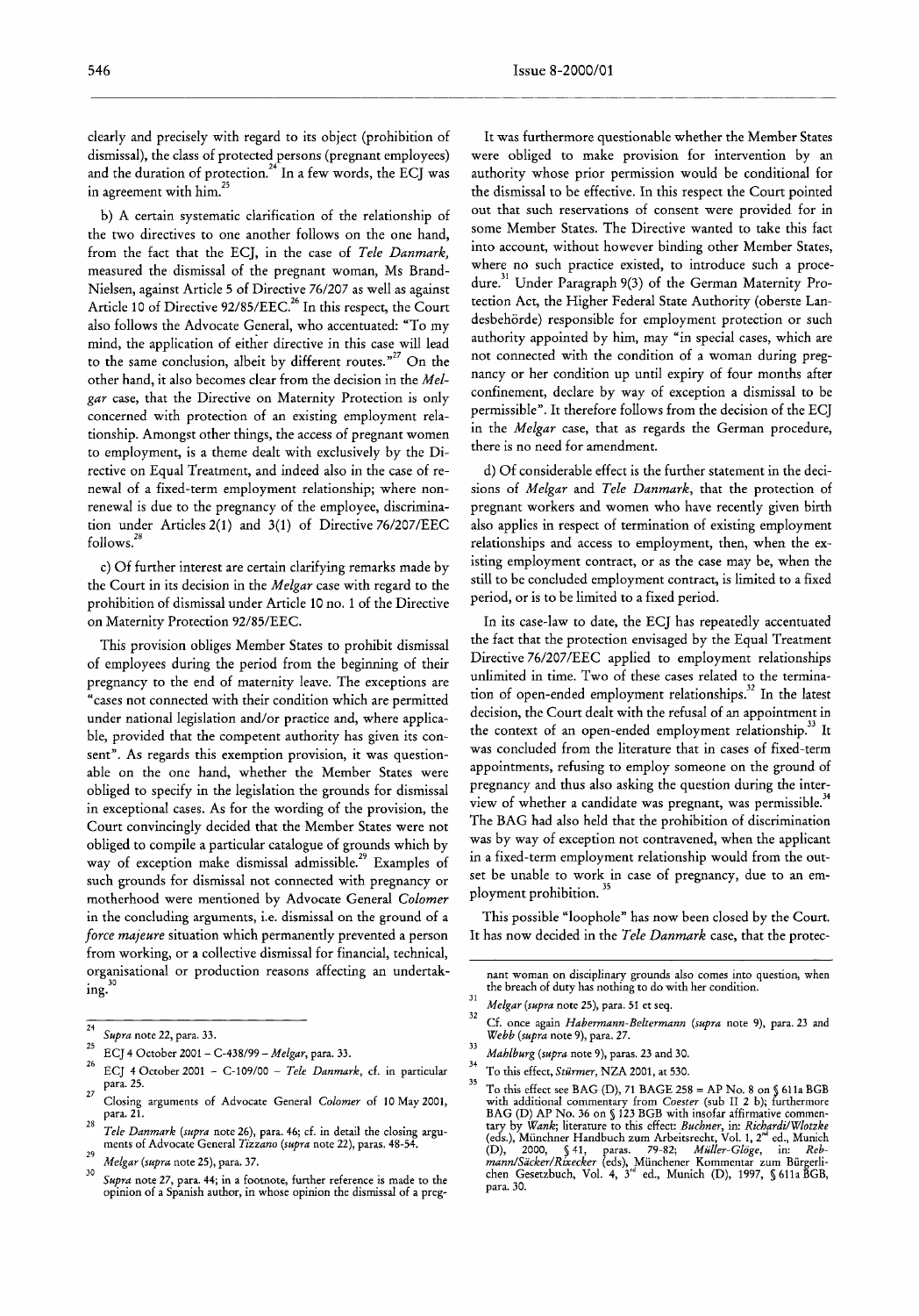tion against unlawful dismissal under both Directives apply also then, when an employee who was appointed for a fixed period is dismissed on the ground of pregnancy, and in fact, even when it is certain that she would be unable to work for a considerable period of the contract due to her pregnancy, as was the case with the plaintiff, Ms Brandt-Nielsen: she was appointed for six months; scarcely two and a half months after the start of her employment, her right to paid maternity leave had already arisen. In support of this conclusion, the Court first referred to its case-law on Directive *76/207/EEC,* according to which the protection of a woman during pregnancy and after confinement may not be limited in view of the financial and other disadvantages for the employer.<sup>36</sup> The fact that the employment contract was concluded for a specific period, did not change this interpretation.<sup>37</sup> Whether dismissal on the ground of pregnancy is to be considered as direct discrimination, is to be decided without regard to the foreseeable economic loss for the employer, so that it is insignificant whether the employment contract was concluded for a fixed term or for an unlimited period.<sup>38</sup> A legal-factual argument follows to the effect that even the duration of employment relationships based on fixed-term contracts was from the outset uncertain, since the same could be renewed or extended.<sup>39</sup> Hereby, the Court followed the approach of the Commission and Advocate General Colomer, according to which the consequences of maternity leave in the case of a fixed-term contract would not necessarily be more significant than in the case of a contract for an unlimited period. In the last decades, undertakings have been relying on temporary employees much more frequently than in the past; fixed-term contracts generally tend to be renewed and have to a large extent shed the stigma of instability which characterised them at the outset.<sup>40</sup> With this argument, the categorical difference between fixed-term and open-ended employment relationships was dismissed for lack of reality. Finally, the Court put forward an argument based on the wording, to the effect that the scope of both Directives was not related to the duration of the employment relationship. The Court was of the opinion that the directives would have clearly expressed the fact, if exceptions were supposed to apply to fixed-term contracts, which are common in practice.<sup>41</sup>

In the *Tele Danmark* case, the Court was faced for the first time with a case in which a pregnant worker who was aware of her pregnancy at the time of conclusion of the employment contract, was dismissed. She did not inform the employer of this circumstance. This in itself, in the opinion of the employer, had justified the dismissal. In this regard, the *ECl* decided that, under the Directives, the dismissal of an employee on the ground of pregnancy was precluded, also where she failed to inform the employer of the pregnancy and even though she was aware of it at the time of conclusion of the employment contract.<sup>42</sup> This was not substantiated any further by the Court. Apparently the ECJ agreed with the statements of the Commission and the EFTA Surveillance Authority,<sup>43</sup> to which it made reference, without commenting thereon. The Commission noted that an employee was not obliged to inform the employer of her pregnancy, since the employer had no right to take this into account in regard to her appointment. The EFTA Surveillance Authority had added that an obligation to inform the employer would render the protection of pregnant workers established by the directive ineffective, even though the Community legislature intended that such protection to be especially high. Advocate General Colomer also denied the employer the right to ask a worker whether she is pregnant, since this constituted an infringement of the worker's right to privacy and moreover, would seriously impede access to the labour market for pregnantwomen.

Finally, it can be gathered from the decision in the *Melgar* case that the refusal to employ a female worker based on her state of pregnancy also constitutes direct discrimination on grounds of sex, contrary to Articles 2(1) and 3(1) of Directive *761207/EEC* in the case of non-renewal of a fixed-term contract.<sup>4</sup>

So it is certain that the protection of pregnant women and women who have recently given birth under European law has exactly the same effect on fixed-period employment relationships as on open-ended employment relationships.

8. Considering that the new judgments of the *ECl* extend the protection afforded by the Directive on Equal Treatment and the Directive on Maternity Protection to fixed-term employment relationships in respect of dismissal or employment as the case may be, existing case-law is to be developed accordingly. Nevertheless apprehension remains.

This uneasiness is also connected with the fact that the legislative competence of the Community, which forms the basis of both Directives, is by no means beyond all doubt. Within the scope of social protection of pregnant women, the Council made extensive use of its legislative powers under labour law, which in itself were very selective. The Equal Treatment Directive can already not be legitimised from the viewpoint of equality of wages (Article 119 EC Treaty, now Article 141 EC), but rather, also requires resort to the roundingoff competence under Article 235 of the EC Treaty (now Article 308 EC). In the *Dekker* case, the Court then developed this Directive into an instrument for the social protection of pregnancy and motherhood through its material concept of discrimination.

In addition, the Directive for Maternity Protection is based on a very broad understanding of the relevant regulatory competence of Community. In Article 118a of the EC Treaty

 $\overline{36}$ *Tele Danmark (supra* note 26), para. 28 et seq. with reference to the *Dekker* case *(supra* note 5), para. 12 and *Mahlburg (supra* note 9), para. 29.

<sup>37</sup> *Tele Danmark (supra* note 26), para. 30. 38

*Tele Danmark (supra* note 26), para. 31.

<sup>39</sup> *Tele Danmark (supra* note 26), para. 32. 40

Closing arguments of Advocate General *Colomer, (supra* note 27) para. 39.

*<sup>41</sup> Tele Danmark (supra* note 26), para. 33.

<sup>42</sup> *Tele Danmark (supra* note 26), para. 34.

<sup>43</sup> *Tele Danmark (supra* note 26), para. 24.

<sup>44</sup> Closing arguments of Advocate General *Colomer, (supra* note 27) para. 34.

*<sup>45</sup> Melgar (supra* note 25), para. 46 et seq.